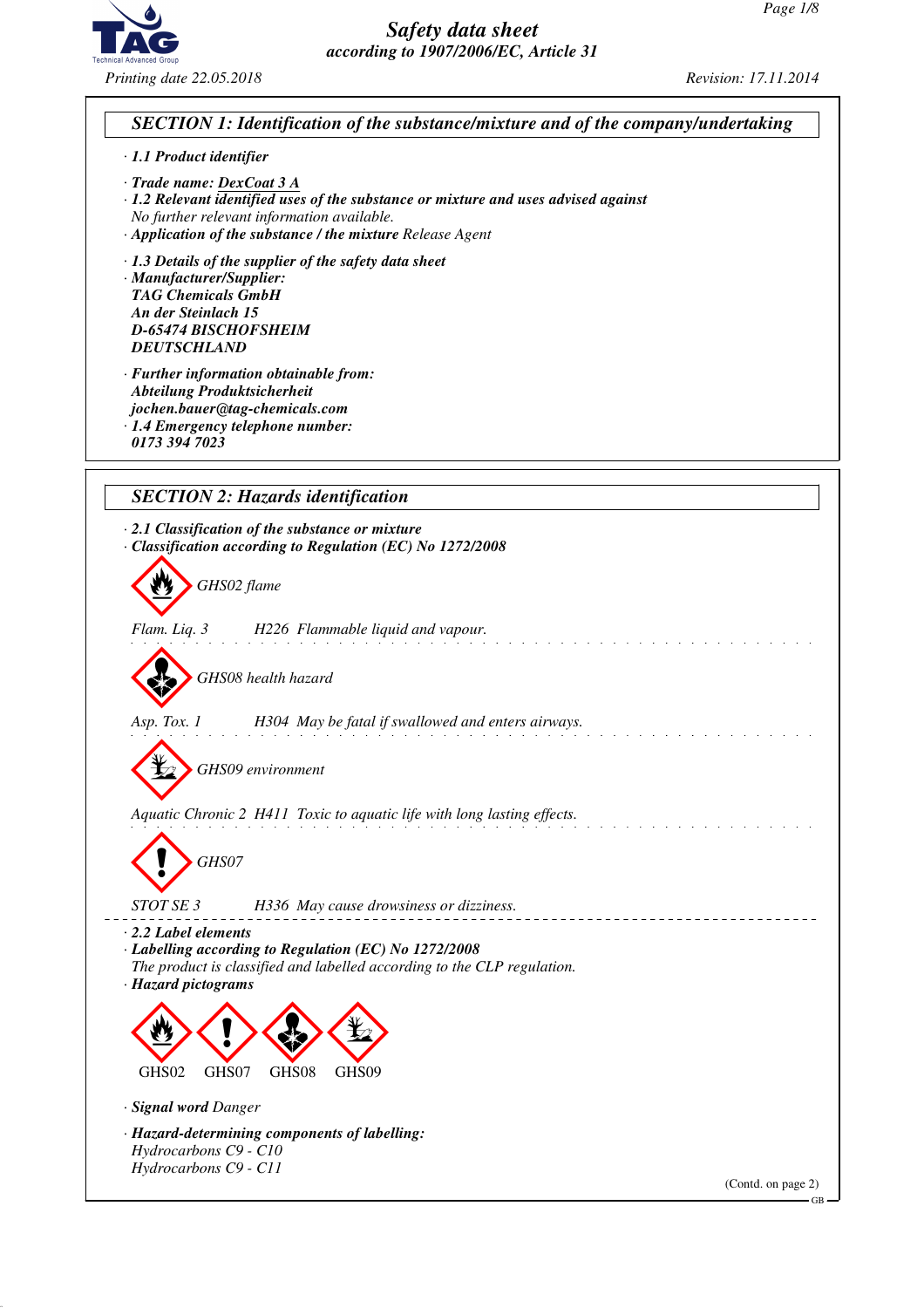

*Trade name: DexCoat 3 A*

|                                      | (Cond. of page 1)                                                                                                     |
|--------------------------------------|-----------------------------------------------------------------------------------------------------------------------|
| · Hazard statements                  |                                                                                                                       |
|                                      | H226 Flammable liquid and vapour.                                                                                     |
|                                      | H336 May cause drowsiness or dizziness.                                                                               |
|                                      | H304 May be fatal if swallowed and enters airways.                                                                    |
|                                      | H411 Toxic to aquatic life with long lasting effects.                                                                 |
| · Precautionary statements           |                                                                                                                       |
| <i>P210</i>                          | Keep away from heat, hot surfaces, sparks, open flames and other ignition sources. No<br>smoking.                     |
| $P301 + P310$                        | IF SWALLOWED: Immediately call a POISON CENTER/doctor.                                                                |
| <i>P331</i>                          | Do NOT induce vomiting.                                                                                               |
|                                      | P303+P361+P353 IF ON SKIN (or hair): Take off immediately all contaminated clothing. Rinse skin with<br>water/shower. |
| P405                                 | Store locked up.                                                                                                      |
| <i>P501</i>                          | Dispose of contents/container in accordance with local/regional/national/international<br>regulations.                |
| $\cdot$ 2.3 Other hazards            |                                                                                                                       |
|                                      | · Results of PBT and vPvB assessment                                                                                  |
| $\cdot$ <b>PBT</b> : Not applicable. |                                                                                                                       |
| $\cdot$ vPvB: Not applicable.        |                                                                                                                       |

## *SECTION 3: Composition/information on ingredients*

#### *· 3.2 Chemical characterisation: Mixtures*

*· Description: Mixture of substances listed below with nonhazardous additions.*

| · Dangerous components: |                                                                                                                                       |             |  |  |  |
|-------------------------|---------------------------------------------------------------------------------------------------------------------------------------|-------------|--|--|--|
|                         | EC number: $927-241-2$ Hydrocarbons C9 - C10                                                                                          | $25 - 50\%$ |  |  |  |
|                         | Flam. Liq. 3, H226; $\circledast$ Asp. Tox. 1, H304; $\circledast$ STOT SE 3, H336;<br>Aquatic Chronic 3, H412                        |             |  |  |  |
|                         | EC number: 920-134-1   Hydrocarbons $C9$ - $C11$                                                                                      | $25 - 50\%$ |  |  |  |
|                         | $\otimes$ Flam. Liq. 3, H226; $\otimes$ Asp. Tox. 1, H304; $\otimes$ Aquatic Chronic 2,<br>$\hat{H}$ 411; $\triangle$ STOT SE 3, H336 |             |  |  |  |
|                         | Additional information: For the wording of the listed hazard phrases refer to section 16                                              |             |  |  |  |

*· Additional information: For the wording of the listed hazard phrases refer to section 16.*

### *SECTION 4: First aid measures*

*· 4.1 Description of first aid measures*

*· After inhalation: Supply fresh air; consult doctor in case of complaints.*

*· After skin contact: Generally the product does not irritate the skin.*

- *· After eye contact: Rinse opened eye for several minutes under running water.*
- *· After swallowing: If symptoms persist consult doctor.*
- *· 4.2 Most important symptoms and effects, both acute and delayed No further relevant information available.*
- *· 4.3 Indication of any immediate medical attention and special treatment needed*

*No further relevant information available.*

### *SECTION 5: Firefighting measures*

- *· 5.1 Extinguishing media*
- *· Suitable extinguishing agents: CO2, sand, extinguishing powder. Do not use water.*
- *· For safety reasons unsuitable extinguishing agents: Water with full jet*
- *· 5.2 Special hazards arising from the substance or mixture No further relevant information available.*
- *· 5.3 Advice for firefighters*
- *· Protective equipment: No special measures required.*

(Contd. on page 3)

GB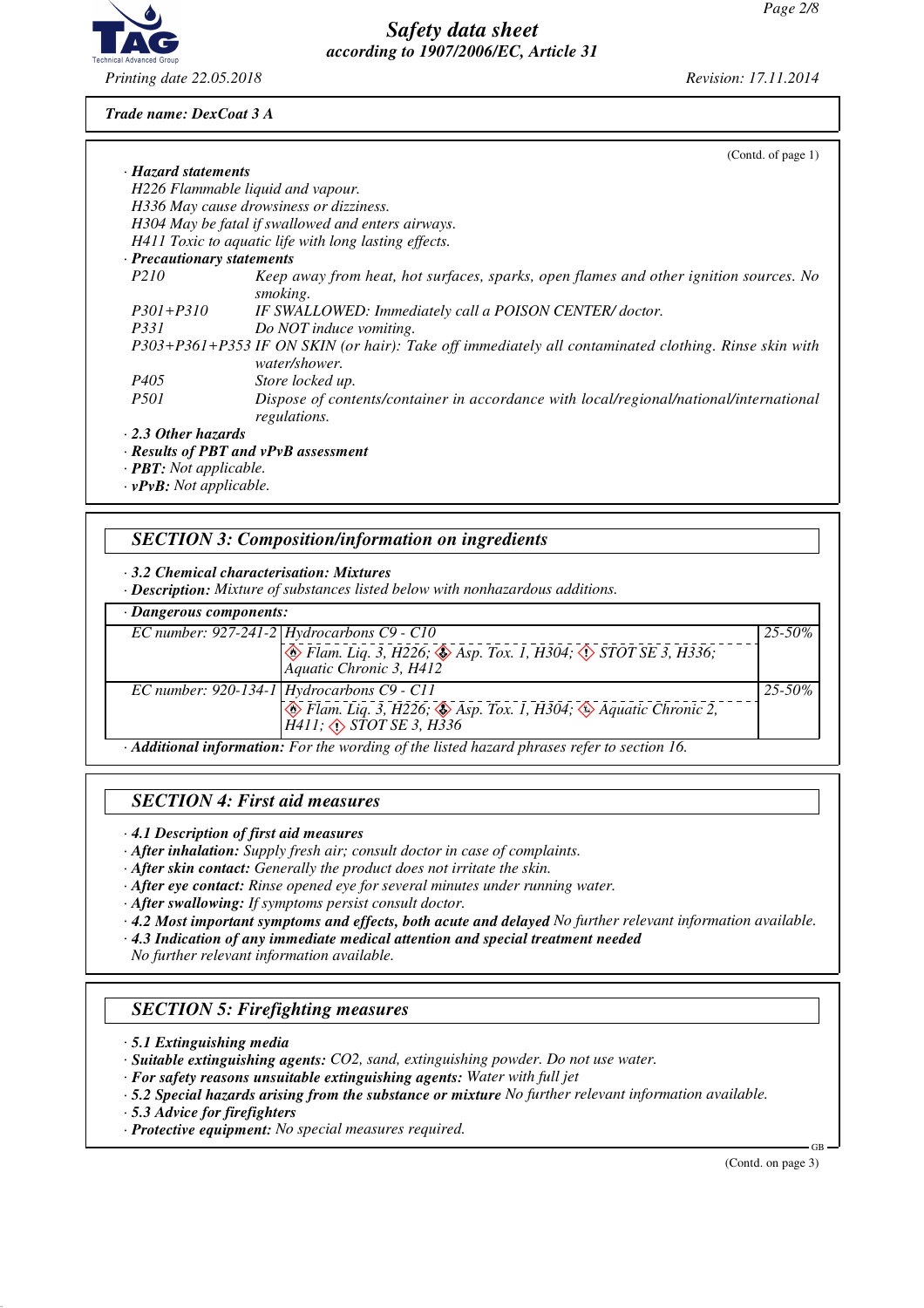

*Trade name: DexCoat 3 A*

(Contd. of page 2)

*· 6.1 Personal precautions, protective equipment and emergency procedures Wear protective equipment. Keep unprotected persons away. · 6.2 Environmental precautions:*

*Inform respective authorities in case of seepage into water course or sewage system. Do not allow to enter sewers/ surface or ground water.*

- *· 6.3 Methods and material for containment and cleaning up: Absorb with liquid-binding material (sand, diatomite, acid binders, universal binders, sawdust). Dispose contaminated material as waste according to item 13. Ensure adequate ventilation. Do not flush with water or aqueous cleansing agents · 6.4 Reference to other sections See Section 7 for information on safe handling.*
- *See Section 8 for information on personal protection equipment.*

*See Section 13 for disposal information.*

## *SECTION 7: Handling and storage*

*· 7.1 Precautions for safe handling Ensure good ventilation/exhaustion at the workplace. Prevent formation of aerosols.*

- *· Information about fire and explosion protection: Keep ignition sources away - Do not smoke. Protect from heat. Protect against electrostatic charges.*
- *· 7.2 Conditions for safe storage, including any incompatibilities*
- *· Storage:*
- *· Requirements to be met by storerooms and receptacles: No special requirements.*
- *· Information about storage in one common storage facility: Not required.*
- *· Further information about storage conditions:*
- *Keep container tightly sealed.*
- *Protect from heat and direct sunlight.*
- *· 7.3 Specific end use(s) No further relevant information available.*

### *SECTION 8: Exposure controls/personal protection*

*· Additional information about design of technical facilities: No further data; see item 7.*

*· 8.1 Control parameters*

*· Ingredients with limit values that require monitoring at the workplace:*

*The product does not contain any relevant quantities of materials with critical values that have to be monitored at the workplace.*

- *· Additional information: The lists valid during the making were used as basis.*
- *· 8.2 Exposure controls*
- *· Personal protective equipment:*
- *· General protective and hygienic measures: Keep away from foodstuffs, beverages and feed. Wash hands before breaks and at the end of work.*
- *· Respiratory protection:*

*In case of brief exposure or low pollution use respiratory filter device. In case of intensive or longer exposure use self-contained respiratory protective device.*

#### *· Protection of hands:*

*The glove material has to be impermeable and resistant to the product/ the substance/ the preparation.*

(Contd. on page 4)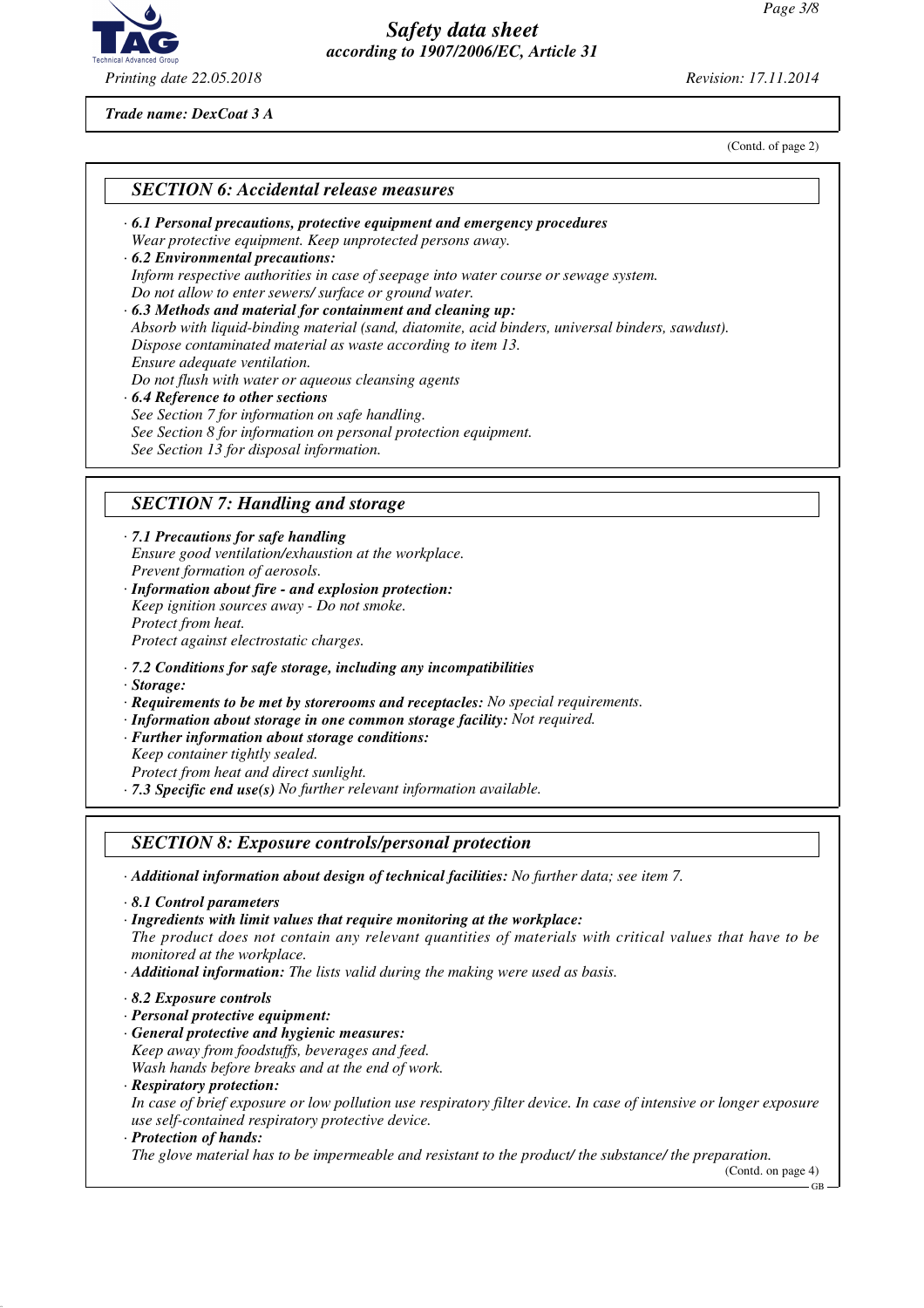GB



## *Safety data sheet according to 1907/2006/EC, Article 31*

#### *Trade name: DexCoat 3 A*

(Contd. of page 3) *Due to missing tests no recommendation to the glove material can be given for the product/ the preparation/ the chemical mixture.*

*Selection of the glove material on consideration of the penetration times, rates of diffusion and the degradation*

#### *· Material of gloves*

*The selection of the suitable gloves does not only depend on the material, but also on further marks of quality and varies from manufacturer to manufacturer. As the product is a preparation of several substances, the resistance of the glove material can not be calculated in advance and has therefore to be checked prior to the application.*

#### *· Penetration time of glove material*

*The exact break through time has to be found out by the manufacturer of the protective gloves and has to be observed.*

*· Eye protection:*



\_R*Tightly sealed goggles*

| .9.1 Information on basic physical and chemical properties<br>· General Information |                                                                                                 |
|-------------------------------------------------------------------------------------|-------------------------------------------------------------------------------------------------|
| $\cdot$ Appearance:                                                                 |                                                                                                 |
| Form:                                                                               | Fluid                                                                                           |
| Colour:                                                                             | Clear                                                                                           |
| Odour:                                                                              | Characteristic                                                                                  |
| <b>Odour threshold:</b>                                                             | Not determined.                                                                                 |
| $\cdot$ pH-value:                                                                   | Not determined.                                                                                 |
| · Change in condition                                                               |                                                                                                 |
| Melting point/freezing point:                                                       | Undetermined.                                                                                   |
| Initial boiling point and boiling range: $139 °C$                                   |                                                                                                 |
| · Flash point:                                                                      | 28 °C                                                                                           |
| · Flammability (solid, gas):                                                        | Not applicable.                                                                                 |
| · Ignition temperature:                                                             | 250 $\degree$ C                                                                                 |
| · Decomposition temperature:                                                        | Not determined.                                                                                 |
| · Auto-ignition temperature:                                                        | Product is not selfigniting.                                                                    |
| $\cdot$ Explosive properties:                                                       | Product is not explosive. However, formation of explosive air/<br>vapour mixtures are possible. |
| · Explosion limits:                                                                 |                                                                                                 |
| Lower:                                                                              | $6.5$ Vol %                                                                                     |
| <b>Upper:</b>                                                                       | 6.5 Vol %                                                                                       |
| $\cdot$ Vapour pressure at 20 °C:                                                   | 8 hPa                                                                                           |
| $\cdot$ Density at 20 $\degree$ C:                                                  | $0.8$ g/cm <sup>3</sup>                                                                         |
| · Relative density                                                                  | Not determined.                                                                                 |
| · Vapour density                                                                    | Not determined.                                                                                 |
| · Evaporation rate                                                                  | Not determined.                                                                                 |
| · Solubility in / Miscibility with                                                  |                                                                                                 |
| water:                                                                              | Not miscible or difficult to mix.                                                               |
| · Partition coefficient: n-octanol/water:                                           | Not determined.                                                                                 |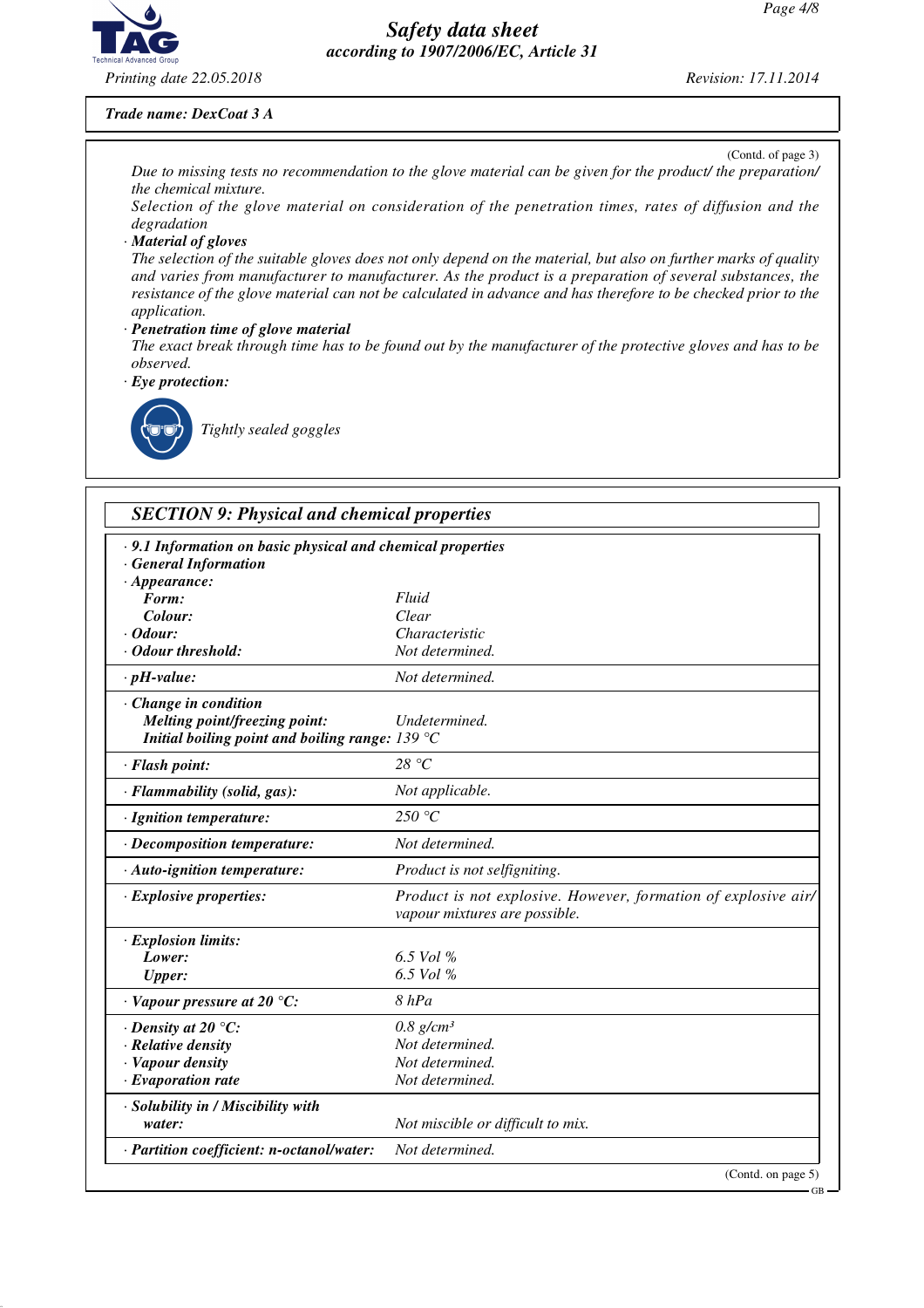

*Printing date 22.05.2018 Revision: 17.11.2014*

(Contd. of page 4)

*Trade name: DexCoat 3 A*

- *· Viscosity:*
- 
- 
- 

*Dynamic: Not determined.*<br>*Not determined. Not determined.* **Kinematic:** *Not determined.*<br>*Ray**No further relev**No further relev**No further relev · 9.2 Other information No further relevant information available.*

## *SECTION 10: Stability and reactivity*

*· 10.1 Reactivity No further relevant information available.*

- *· 10.2 Chemical stability*
- *· Thermal decomposition / conditions to be avoided: No decomposition if used according to specifications.*
- *· 10.3 Possibility of hazardous reactions No dangerous reactions known.*
- *· 10.4 Conditions to avoid No further relevant information available.*
- *· 10.5 Incompatible materials: No further relevant information available.*
- *· 10.6 Hazardous decomposition products: No dangerous decomposition products known.*

## *SECTION 11: Toxicological information*

*· 11.1 Information on toxicological effects*

*· Acute toxicity Based on available data, the classification criteria are not met.*

#### *· LD/LC50 values relevant for classification:*

*Hydrocarbons C9 - C11*

*Oral LD50 (static) >5,000 mg/kg (rat)*

*Dermal LD50 (static) >5,000 mg/kg (rat)*

*· Primary irritant effect:*

*· Skin corrosion/irritation Based on available data, the classification criteria are not met.*

- *· Serious eye damage/irritation Based on available data, the classification criteria are not met.*
- *· Respiratory or skin sensitisation Based on available data, the classification criteria are not met.*

*· CMR effects (carcinogenity, mutagenicity and toxicity for reproduction)*

- *· Germ cell mutagenicity Based on available data, the classification criteria are not met.*
- *· Carcinogenicity Based on available data, the classification criteria are not met.*
- *· Reproductive toxicity Based on available data, the classification criteria are not met.*
- *· STOT-single exposure*

*May cause drowsiness or dizziness.*

*· STOT-repeated exposure Based on available data, the classification criteria are not met.*

*· Aspiration hazard*

*May be fatal if swallowed and enters airways.*

## *SECTION 12: Ecological information*

*· 12.1 Toxicity*

- *· Aquatic toxicity: No further relevant information available.*
- *· 12.2 Persistence and degradability No further relevant information available.*
- *· 12.3 Bioaccumulative potential No further relevant information available.*
- *· 12.4 Mobility in soil No further relevant information available.*
- *· Ecotoxical effects:*
- *· Remark: Toxic for fish*
- *· Additional ecological information:*
- *· General notes:*

*Water hazard class 2 (German Regulation) (Self-assessment): hazardous for water*

*Do not allow product to reach ground water, water course or sewage system.*

*Danger to drinking water if even small quantities leak into the ground.*

*Also poisonous for fish and plankton in water bodies.*

*Toxic for aquatic organisms*

(Contd. on page 6)

GB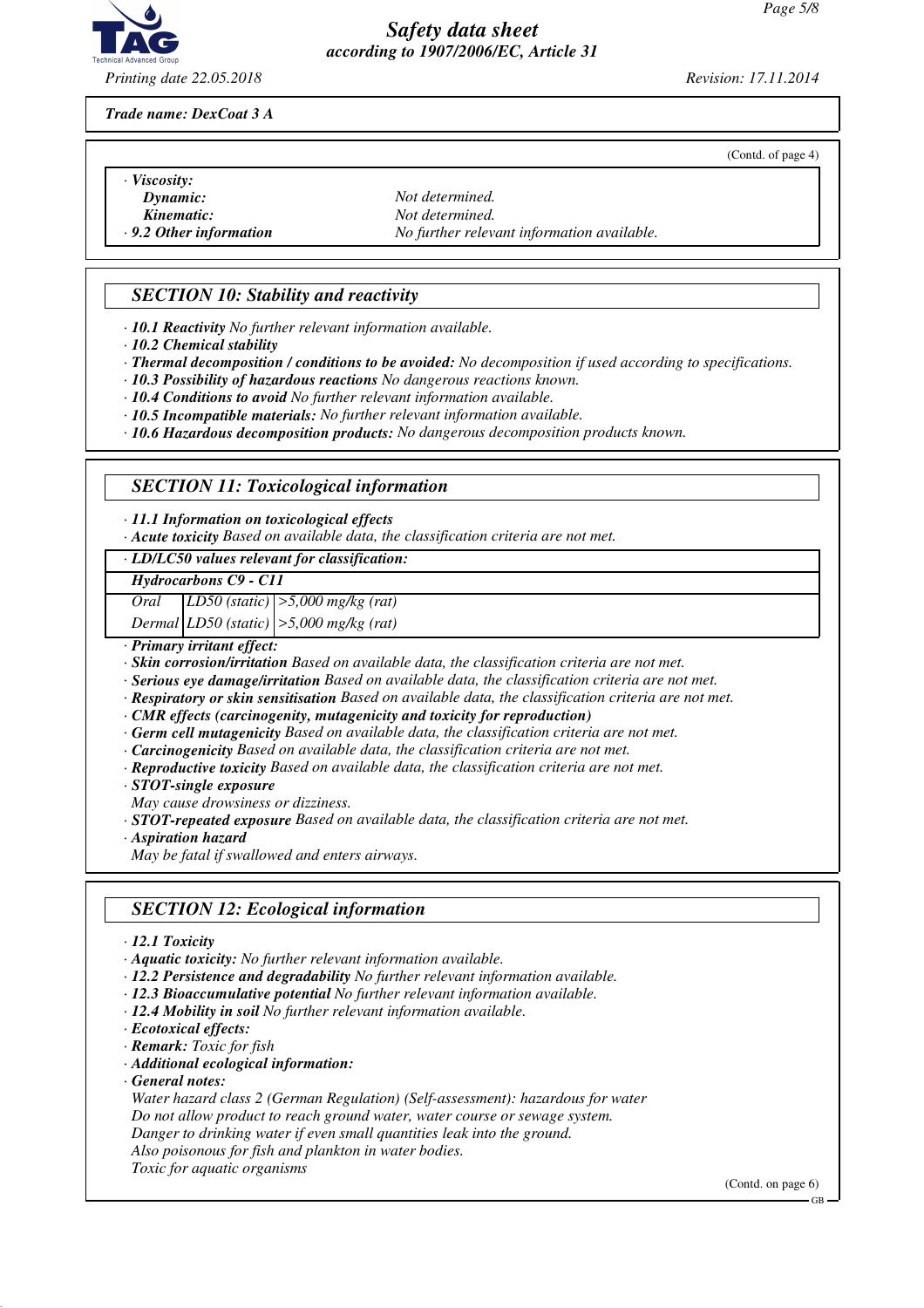

*Trade name: DexCoat 3 A*

#### *· 12.5 Results of PBT and vPvB assessment*

- *· PBT: Not applicable.*
- *· vPvB: Not applicable.*

*· 12.6 Other adverse effects No further relevant information available.*

#### *SECTION 13: Disposal considerations*

- *· 13.1 Waste treatment methods*
- *· Recommendation*

*Must not be disposed together with household garbage. Do not allow product to reach sewage system.*

- *· Uncleaned packaging:*
- *· Recommendation: Disposal must be made according to official regulations.*

| $\cdot$ 14.1 UN-Number                  |                                                                          |
|-----------------------------------------|--------------------------------------------------------------------------|
| · ADR, IMDG, IATA                       | <b>UN3295</b>                                                            |
| $\cdot$ 14.2 UN proper shipping name    |                                                                          |
| $\cdot$ ADR                             | 3295 HYDROCARBONS, LIQUID, N.O.S.,                                       |
|                                         | ENVIRONMENTALLY HAZARDOUS                                                |
| $\cdot$ IMDG                            | HYDROCARBONS, LIQUID, N.O.S. (Testbenzin D30),                           |
| $\cdot$ IATA                            | <b>MARINE POLLUTANT</b><br>HYDROCARBONS, LIQUID, N.O.S.                  |
|                                         |                                                                          |
| $\cdot$ 14.3 Transport hazard class(es) |                                                                          |
| $\cdot$ ADR, IMDG                       |                                                                          |
|                                         |                                                                          |
| $\cdot$ Class                           | 3 Flammable liquids.                                                     |
| · Label                                 | $\overline{\mathcal{E}}$                                                 |
| $\cdot$ IATA                            |                                                                          |
| $\cdot$ Class                           | 3 Flammable liquids.                                                     |
| · Label                                 | $\mathfrak{Z}$                                                           |
| · 14.4 Packing group                    |                                                                          |
| · ADR, IMDG, IATA                       | Ш                                                                        |
|                                         |                                                                          |
| · 14.5 Environmental hazards:           | Product contains environmentally hazardous substances:<br>Testbenzin D30 |
| · Marine pollutant:                     | Yes                                                                      |
|                                         | Symbol (fish and tree)                                                   |
| · Special marking (ADR):                | Symbol (fish and tree)                                                   |
| · 14.6 Special precautions for user     | Warning: Flammable liquids.                                              |
| · Danger code (Kemler):                 | 30                                                                       |
| · EMS Number:                           | $F-E, S-E$                                                               |
| · Stowage Category                      | A                                                                        |

(Contd. of page 5)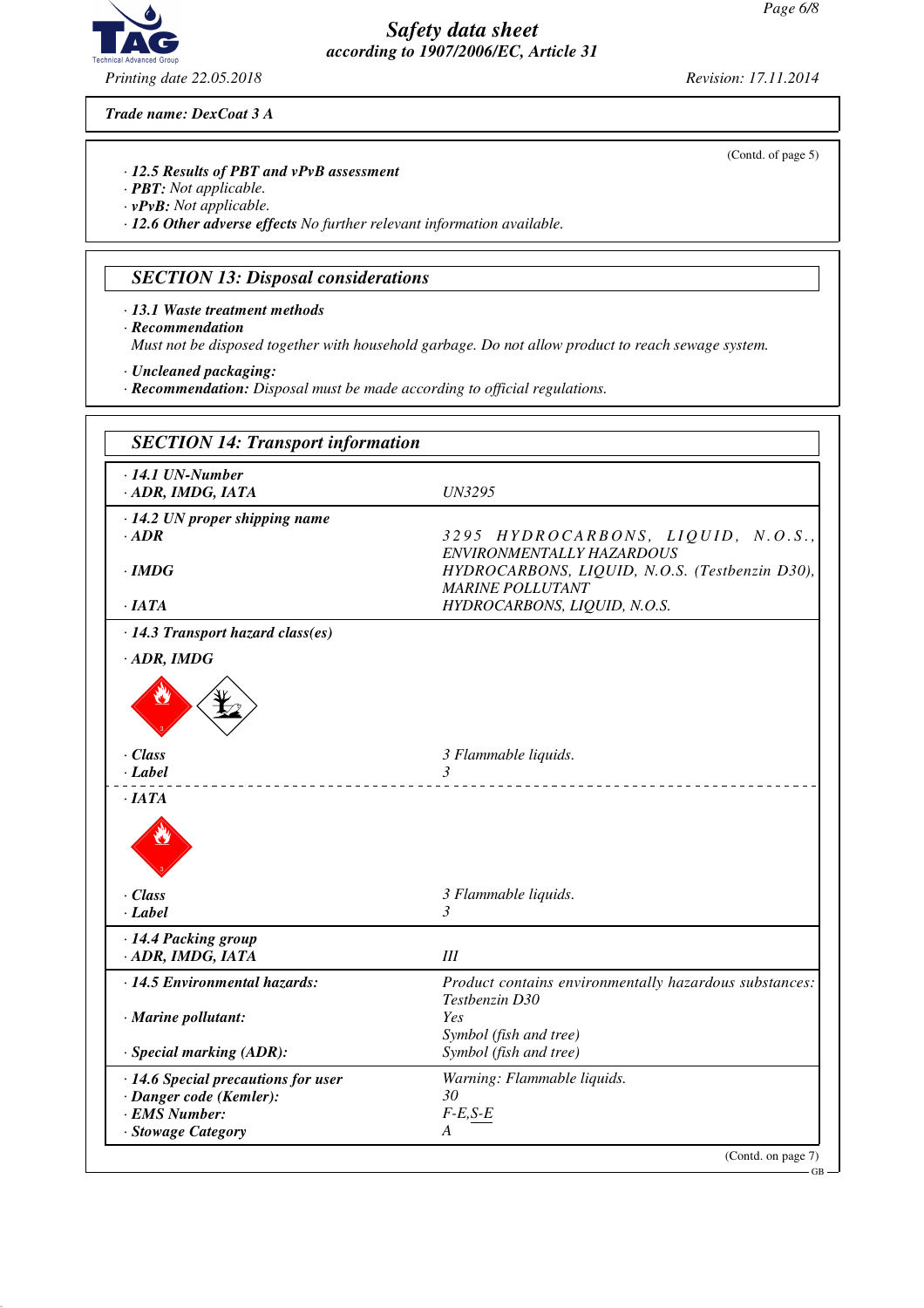

*Trade name: DexCoat 3 A*

|                                                         | (Contd. of page $6$ )                                                      |  |  |  |  |
|---------------------------------------------------------|----------------------------------------------------------------------------|--|--|--|--|
| $\cdot$ 14.7 Transport in bulk according to Annex II of |                                                                            |  |  |  |  |
| <b>Marpol and the IBC Code</b>                          | Not applicable.                                                            |  |  |  |  |
| · Transport/Additional information:                     |                                                                            |  |  |  |  |
| $\cdot$ ADR                                             |                                                                            |  |  |  |  |
| $\cdot$ Limited quantities (LQ)                         | 5L                                                                         |  |  |  |  |
| $\cdot$ Excepted quantities (EQ)                        | Code: E1                                                                   |  |  |  |  |
|                                                         | Maximum net quantity per inner packaging: 30 ml                            |  |  |  |  |
|                                                         | Maximum net quantity per outer packaging: 1000 ml                          |  |  |  |  |
| · Transport category                                    | 3                                                                          |  |  |  |  |
| · Tunnel restriction code                               | D/E                                                                        |  |  |  |  |
| $\cdot$ IMDG                                            |                                                                            |  |  |  |  |
| $\cdot$ Limited quantities (LQ)                         | 5L                                                                         |  |  |  |  |
| $\cdot$ Excepted quantities (EQ)                        | Code: E1                                                                   |  |  |  |  |
|                                                         | Maximum net quantity per inner packaging: 30 ml                            |  |  |  |  |
|                                                         | Maximum net quantity per outer packaging: 1000 ml                          |  |  |  |  |
| · UN "Model Regulation":                                | UN 3295 HYDROCARBONS, LIQUID, N.O.S., 3, III,<br>ENVIRONMENTALLY HAZARDOUS |  |  |  |  |

## *SECTION 15: Regulatory information*

*· 15.1 Safety, health and environmental regulations/legislation specific for the substance or mixture*

- *· Directive 2012/18/EU*
- *· Named dangerous substances ANNEX I None of the ingredients is listed.*
- *· Seveso category*
- *E2 Hazardous to the Aquatic Environment*
- *P5c FLAMMABLE LIQUIDS*
- *· Qualifying quantity (tonnes) for the application of lower-tier requirements 200 t*
- *· Qualifying quantity (tonnes) for the application of upper-tier requirements 500 t*
- *· REGULATION (EC) No 1907/2006 ANNEX XVII Conditions of restriction: 3*
- *· 15.2 Chemical safety assessment: A Chemical Safety Assessment has not been carried out.*

### *SECTION 16: Other information*

*This information is based on our present knowledge. However, this shall not constitute a guarantee for any specific product features and shall not establish a legally valid contractual relationship.*

#### *· Relevant phrases*

*H226 Flammable liquid and vapour. H304 May be fatal if swallowed and enters airways. H336 May cause drowsiness or dizziness. H411 Toxic to aquatic life with long lasting effects. H412 Harmful to aquatic life with long lasting effects.*

*· Department issuing SDS: Abteilung Produktsicherheit*

*· Contact: Fr. Kemper*

*· Abbreviations and acronyms:*

*ADR: Accord européen sur le transport des marchandises dangereuses par Route (European Agreement concerning the International Carriage of Dangerous Goods by Road) IMDG: International Maritime Code for Dangerous Goods IATA: International Air Transport Association GHS: Globally Harmonised System of Classification and Labelling of Chemicals EINECS: European Inventory of Existing Commercial Chemical Substances ELINCS: European List of Notified Chemical Substances*

- *CAS: Chemical Abstracts Service (division of the American Chemical Society)*
- *VOC: Volatile Organic Compounds (USA, EU)*
- *LC50: Lethal concentration, 50 percent*
- *LD50: Lethal dose, 50 percent*

(Contd. on page 8)

GB